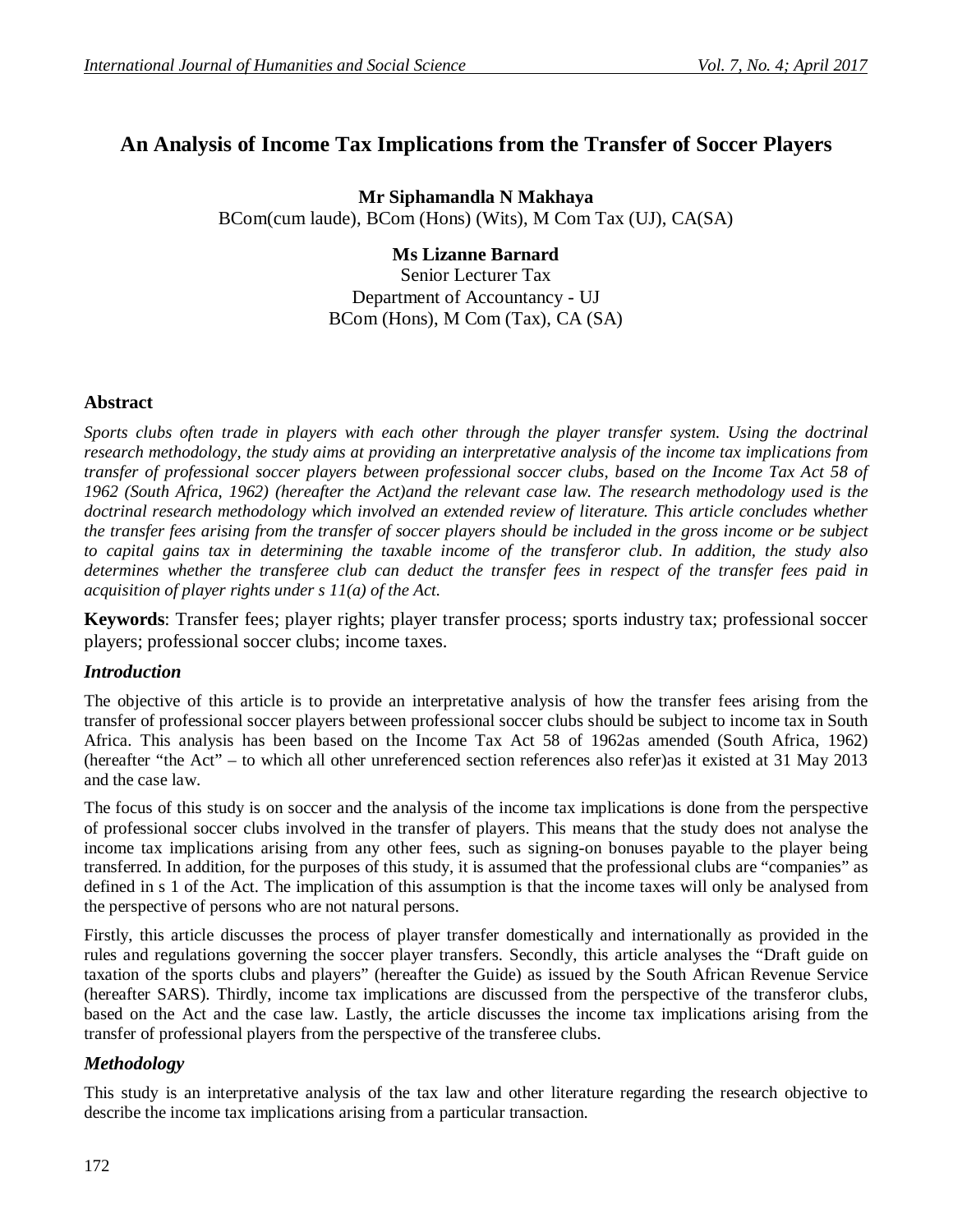As a result, the mode of inquiry for this study is qualitative. The research methodology that is used is therefore a doctrinal research methodology. Hutchinison and Duncan (2012) describe doctrinal research methodology as "provid[ing] a systematic exposition of the rules governing a particular legal category, analyses of relationship between rules, explain[ing] areas of difficult and perhaps predict[ing] future developments". This method involves an extended literature study of secondary sources.

## *Background and Explanation of the Player Transfer System*

Fèdèration Internationale de Football Association (hereafter FIFA) is the top soccer governing body in the world which is responsible for regulating all aspects of soccer in the world, including the transfer of players between clubs. The FIFA Regulations on the status and transfer of players (hereafter FIFA Regulations) (FIFA, 2012) have been issued in order to regulate the transfer of players between clubs. FIFA also allows its member national associations to issue their own rules to regulate the transfer of players between clubs. In South Africa, the South African Football Association (hereafter SAFA), which is a member of FIFA, has also issued the regulations on the status and transfer of players (hereafter SAFA Regulations) (SAFA, n.d.). These regulations are only applicable to the members of SAFA, such as the National Soccer League (hereafter NSL) which is affiliate and special member of SAFA. The NSL on the other hand, also has its own rules governing the transfer of soccer players (NSL, 2011). Under the NSL, there are two leagues, namely, the Premier Division League, which is the first tier and the National First Division which is the second tier.

FIFA, SAFA and NSL require that soccer players, whether professional (those players who are remunerated for participating in soccer) or amateurs (those players not remunerated for playing soccer) must be registered with the relevant association in which they belong (NSL, 2011: art 26.1). In South Africa, the players would be registered with SAFA. However, NSL administers the registration of players who belong to the clubs that participates in its leagues. Players are also required to enter into professional contracts with the clubs which they play for. The duration of such contracts cannot exceed three years in case of minor players, and cannot exceed five years in case of adult players.

The regulations prohibit the registration of a player with more than one club concurrently (FIFA, 2012: art 5.2; NSL, 2011: art 26.5&SAFA, n.d.: art 4.3). The club that holds the player registration will therefore have an exclusive right to use the player in the tournaments. This right can be transferred to the other clubs within the same national association or the national associations of the other countries. Where a player is still contracted, meaning the player's contract has not terminated, a transferor club may charge a fee for the transfer. This fee is referred to as "transfer fee". The transferor club may also choose to transfer a player for free or to loan a player to the other club. The scope of this article excludes the loaning of players. Where the player's contract has terminated, the player will be allowed to change registration to any other club without the transfer fee being payable, as the player will be regarded as a free agent.

Free agents can register anytime during the soccer season, however, the players who are still contracted to other clubs who transfer to other club can only transfer during the transfer window period. This period runs from 01 July to 31 August of every year, and again from 01 January to 31 January (NSL, 2011: art 26.6.1 & 26.6.2). This therefore restricts the transfer of contracted players between clubs to only take place during the transfer window.

The process of player transfer will have to be approved by the association of the clubs that are involved in the transfer transaction. The process commences with the club that wants to acquire the player rights informing the other club that holds the rights of its intended acquisition. The negotiations between the player and the transferee clubs will also take place. Players are usually represented by their agents in these negotiations. The transferor and transferee clubs will then negotiate the transfer fees. An application will therefore be made to the relevant association to change the player's registration from the old club to the new club. If the association approves the registration, then the registration of the player under the new club will be effected. It is at this stage that a player can then play in the team for the transferee club.

In case of international transfer, i.e. the transfer involving national associations of two different countries, the FIFA Regulations must be followed. In terms of these regulations, the transfer process must be done through a system known as Transfer Matching System. A transferor national association must issue a clearance certificate to the transferee national association. Only once this clearance certificate has been received the transferee national association will be able to register the player under the transferee club.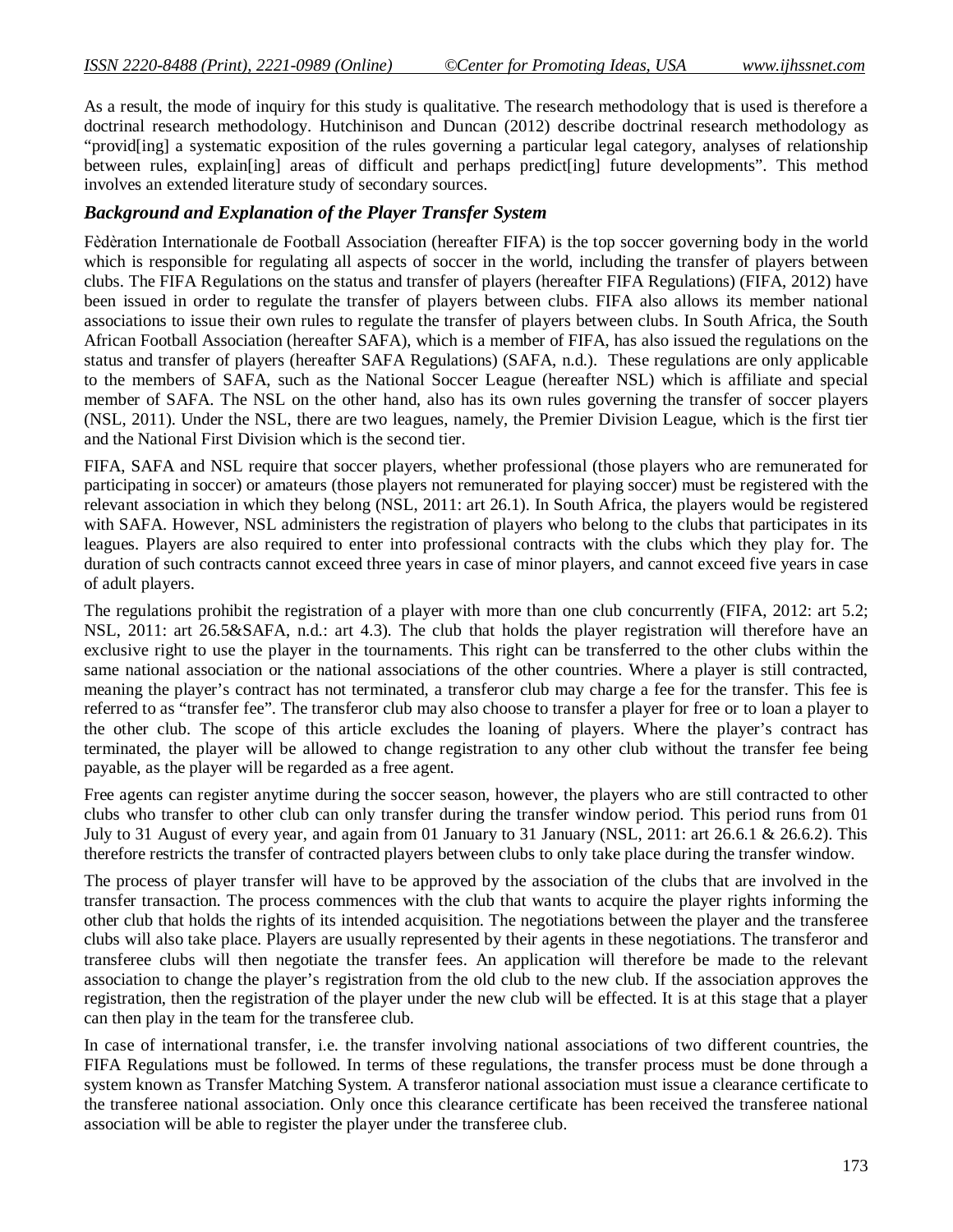# *The Draft Guide on the Taxation of Sports Clubs and Players*

In 2010, the SARS issued the Guide (SARS, 2010a) in a draft format. At the time of the writing of this article, the Guide had not been finalised. The purpose of this Guide is to provide general guidance on the taxation of professional sports persons and sports clubs (id.). The Guide therefore deals with the spectrum of topics specifically relating to the sports industry. Amongst the topics, it also specifically addresses the taxation of transactions that arise from the transferring of players between sports clubs.

In dealing with the transactions relating to the transfer of players between clubs, the Guide states that the transfer fees arising from the transfer of a player would be regarded as capital and subject to capital gains tax on the following basis:

 $\Box$  The rights to use players are not trading stock;

- $\Box$  The frequency of the player transfer transactions per club is limited; and
- $\Box$  The intention of the clubs is generally not to enter into a profit-making scheme (SARS, 2010a:5).

The Guide also states that if it can be clearly seen that the club has entered into a profit-making scheme and is holding players for speculative purposes, then the transfer fees would be included in gross income (ibid. at p6).

The Guide further states that the transfer fees would not be deductible under s 11(a) of the Act in determining the taxable income of the transferee clubs as they are incurred to increase the income-producing assets of the transferee club, and therefore capital in nature (ibid. at p5).

The problems with this Guide are as follows:

 $\Box$  Firstly, the Guide is incomprehensive and the statements are not supported by the relevant case law, specifically the case law dealing with gross income and the general deduction formula. The author of the Guide has acknowledged in the foreword of the Guide that: "this guide is not meant to delve into the precise technical and legal detail that is often associated with taxation and should not be used as legal reference" (SARS, 2010a). It is therefore the aim of this study to analyse the relevant case law in determining whether the conclusions reached by the Guide are correct;

Secondly, the Guide deals with sports in general and covers a wide range of other issues; therefore not enough research has been conducted regarding the rules and regulations governing the transfer of players between clubs, with more specific focus on soccer, as different sporting codes have different rules and regulations governing the transfer of players. The rules and regulations of soccer bodies as they apply to the transfer of players will be studied in order to ensure that the income tax implications are analysed from the view of every possible scenario of player transfer that currently exists. For instance, the Guide does not discuss the implications arising when there are player swops and when there is third party ownership of players;

 $\Box$ Thirdly, the Guide has only focused on whether the transfer fees are revenue or capital in nature and has failed to discuss other components in relation to "gross income" definition per s 1 of the Act, or other elements relevant for the capital gains tax purposes; and

Finally, the scope of the Guide is only limited to transaction between residents and has not considered the income tax implications that may arise where the resident clubs transact in players with non-resident clubs.

In the 2012 annual seminar on tax law in the sports industry hosted by Edward Nathan Sonnerbergs (hereafter ENS), the participants (accountants and financial managers of various clubs from different sporting bodies were also participants) suggested that the "taxation of the player transfer fees" should be one of the topics they would like the seminar to address (Parker, 2012). This clearly indicates that the tax implications of the transfer fees remain a concern for most people in sports. This also indicates that people in sports are either not aware about this Guide, or the Guide is not clear or comprehensive enough.

The seminar referred, in dealing with the income tax implication arising from the transfer of players, noted the existence of the Guide in its draft format (ENS, 2012). The income tax implications in respect of transfer fees were discussed at the seminar as presented in the Guide. However, the seminar did criticise the Guide for not providing clarity on what the income tax implications are in the case of free transfers of players (id.). The seminar concluded that this area still needs to be confirmed with SARS. In addition, based on the power point slides from the presentation, there was no indication that the transfer fees could be revenue in nature, and therefore be included in gross income (id.).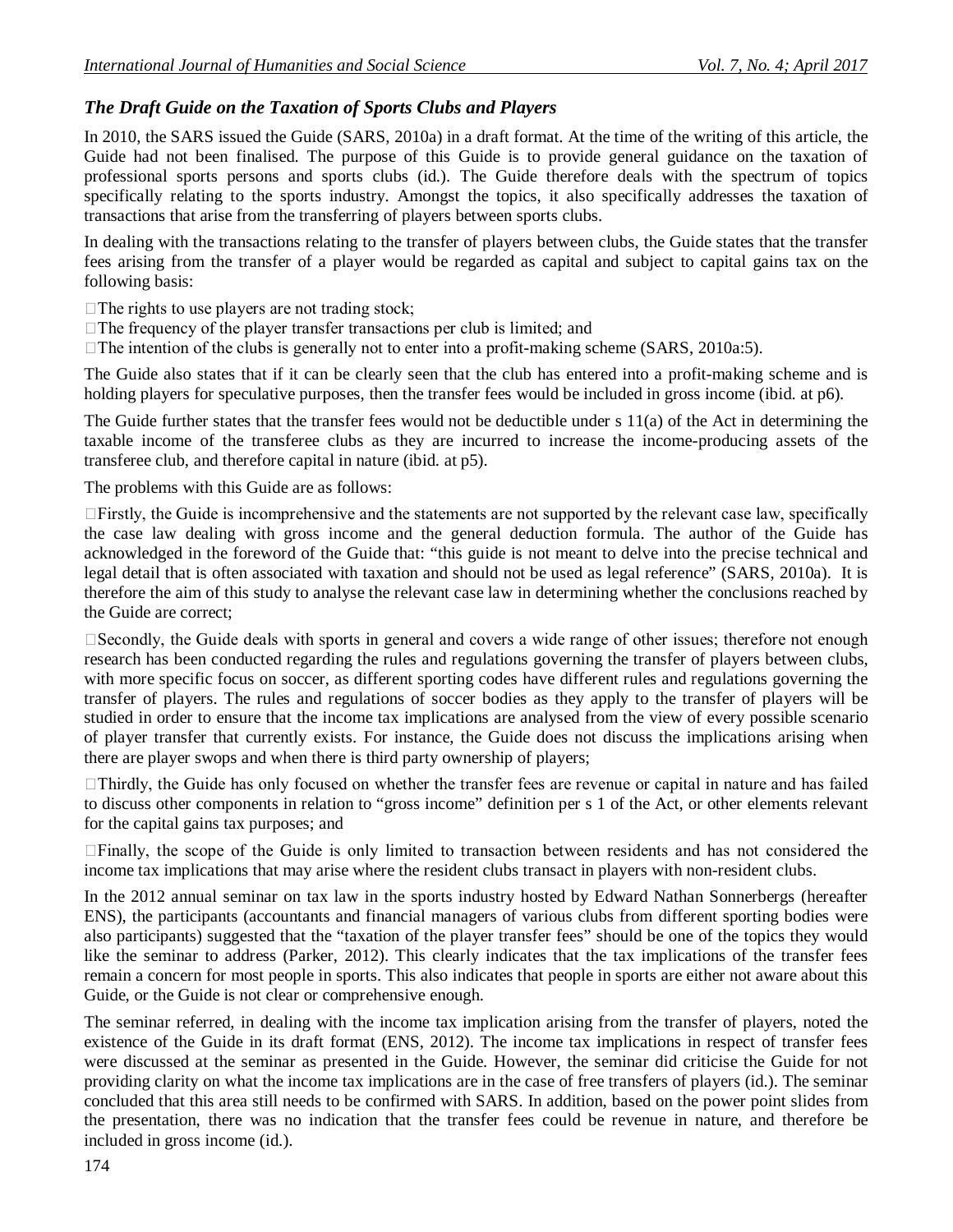The power point slides are therefore in support of the transfer fees being capital in nature (id.). There seems to be confusion to the clubs as to whether the transfer fees could be included in gross income for the transferor club, and if so, under what circumstances will this be the case. There is also confusion as to whether the transfer fees could be deductible in determining the taxable income of the transferee club under the Act.

Parker (2012) notes the shortage of the academic literature devoted to tax in sports industry. This study will therefore add in building up the scholarly literature in the field of sports tax. In addition, the study will assist the sports clubs in determining the income tax implications arising from transfer of players, as it provides a comprehensive analysis of the income tax from the player transfer transactions.

# *Taxability of Professional Soccer Clubs in South Africa*

In South Africa, receipts and accruals of the recreational clubs are exempt from income tax in terms of s 10(1)(cO) of the Act, provided they apply to the Commissioner for SARS in terms of s 30A of the Act. "Recreational clubs" are defined in s 30A as "any non-profit company as defined in section 1 of the Companies Act, 2008 (Act No. 71 of 2008), society, or other association of which the sole or principal object is to provide social and recreational amenities or facilities for members of that company or society or association".

One of the objectives of the professional clubs is to achieve economic results, which Nagy (2012) describes as meaning profit maximisation through the increase in revenues such as gate takings, prize money winnings, broadcasting rights revenue and reduction in costs. It can therefore be concluded that profit-making is the intention of the professional soccer clubs. As a consequence, the professional soccer clubs do not meet the definition of the "recreational club" as their object is not just to provide social and recreational amenities or facilities, but also to make profit. The implication of this is that the professional clubs will be subject to income tax on the receipts and accruals, except when such receipts and accruals are specifically exempt from income taxes in terms of any other section of the Act. The Tax Guide for Recreational Clubs (SARS, 2010b: 5) also confirms that, while amateur sporting bodies may qualify as recreational clubs, professional sporting bodies may not be regarded as recreational clubs.

# *Income Tax Implications for the Transferor Clubs*

The transferor club receives transfer fees for the disposal of the player rights. The transfer fees will either be included in gross income in terms of s 1 of the Act or be subject to capital gains tax. The transfer fees will be included in gross income if all the requirements in terms of the definition of "gross income" are met. For transfer fees to be subject to capital gains tax they must be capital in nature and there must be a disposal of an asset where proceeds are greater than the "base cost.

For the purposes of gross income

The definition of "gross income" per s 1 of the Act states as follows:

"In relation to any year or period of assessment, means,

i)in the case of any resident, the total amount, in cash or otherwise, received by or accrued to or in favour of such resident, or

ii) in the case of any person other than a resident, the total amount, in cash or otherwise, received by or accrued to or in favour of such person from a source within the Republic,during such year or period of assessment, excluding receipts or accruals of a capital nature…"

#### **6.0.1. Transaction with non-resident clubs**

The South African tax system is a hybrid of residence based taxation and source based taxation. From the definition of "gross income" as stated before, it is clear that "residents" will be taxed on the world-wide income whereas non-residents will be taxed on amounts that are from South African source. Section 1 of the Act defines "resident" in respect of persons other than natural persons, to mean an entity "incorporated, established or formed" or has its "place of effective management" in South Africa.

All clubs registered with the NSL and SAFA will definitely be regarded as "residents" since it is the requirements for becoming members of these associations that the clubs be incorporated in South Africa. This therefore means that the NSL and SAFA clubs will be "residents" as defined. The second part of the definition of "resident" per s 1 of the Act, relating to "place of effective management" is therefore not relevant for clubs registered with the NSL and SAFA.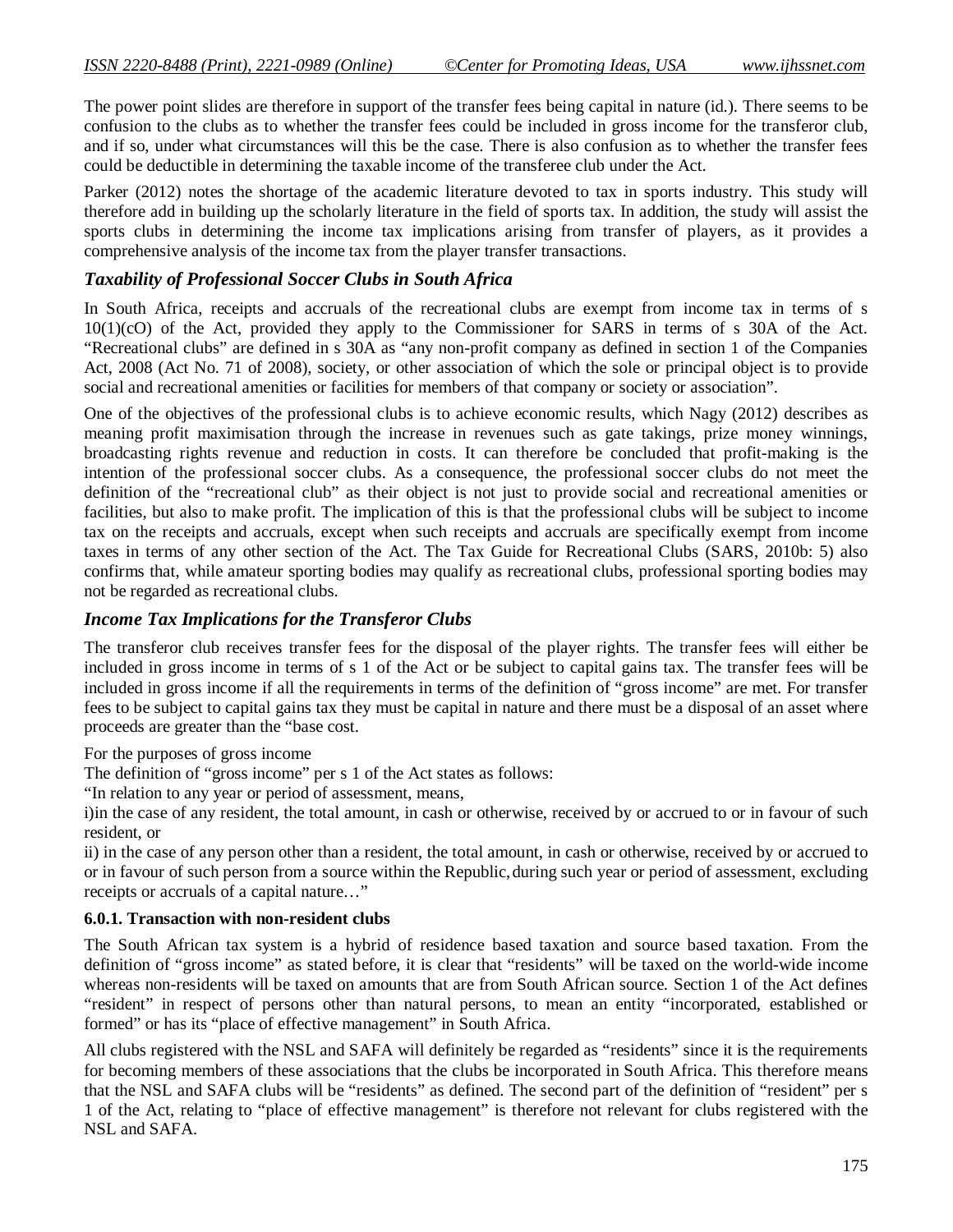International transfer of players either involves a player of a resident club being transferred to a club that is not a "resident" as defined in s 1 of the Act or a player of a resident club being transferred to a non-resident club. A resident club will be taxed on the world-wide income whereas a non-resident club would be taxed only on income that is from South African source. In CIR v Lever Brothers & Unilever Ltd, 14 SATC 1, it was established that in determining the source of an amount, it must firstly be established what was the originating cause of such amount, and secondly where such cause is located. In the case of player transfer, the originating cause of the transfer fees is the transfer of the player rights from one club to another club. The transfer of a player rights involves deregistration of a player by the transferor national association and also registration of the player by the transferee national association. These activities are performed in two different countries. As a result, the location of the cause will be based in two jurisdictions. The courts have decided that, in instances where the activities that give rise to income are located in more than one country, then the source will be where the dominant activities are performed (Transvaal Associated Hide and Skin Merchants v Collector of Income Tax Botswana, 29 SATC 97). In case of player transfer, it would be very difficult to determine in which country the dominant activities are performed, especially in the absence of the double tax agreement. The Act does not prescribe the apportionment of the transfer fees, however, the courts have applied the apportionment of income between two jurisdictions (ITC 396, 10 SATC 87 & ITC 1104, 29 SATC 46). This therefore means that the transfer fees must be apportioned between the two jurisdictions. However, where there is a double tax agreement that exists between two countries, then the double tax agreement will determine which country the transfer fees will be subject to tax.

## **6.0.2. Total amount in cash or otherwise**

The term "amount" has been interpreted by the courts to mean not just money but everything that has monetary value (Lategan v CIR, 2 SATC 16). In case of barter transactions, the market value of the property received must be included in gross income or be included in proceeds for the purposes of the capital gains tax in terms of the Eighth Schedule of the Act (Lace Proprietary Mines Ltd v CIR, 9 SATC 349). The transfer fees will therefore constitute an amount. In case of player swops, where the clubs exchange in player rights, each club will included in its gross income or proceeds, the market value of the player rights being received.

Where a transferor club decides to transfer a player, who is still under contract for free to the other club, then the transferee club is receiving property which has monetary value. In such a case, the market value of the player rights being received will constitute an amount for either gross income or proceeds purposes. However, if a player is regarded as free agent, i.e. not contracted to any club, then there is no market value (or monetary value) for the player rights and therefore no amount. Consequently, there will not be any income tax implications for the transferee club.

## **6.0.3. Received by, or accrued to, or in favor of a taxpayer**

The receipt and the accrual of the amount are very important as they determine the timing of when would the amounts be subject to income tax. In addition, the receipt or accrual of the amounts also determines which person will be subject to the income tax. The amount will therefore be subject to income tax at the earlier of receipt or accrual. The courts have interpreted the term "received" to mean received by the taxpayer and for the taxpayer's benefit (Geldenhuys v CIR, 14 SATC 419). A mere receipt of amount does not equate inclusion in gross income. On the other hand, the term "accrued" has been interpreted to mean unconditionally entitled to (Ochberg v CIR, 6 SATC 1 & Mooi v SIR, 34 SATC 1).

The transfer fees would be subject to income tax in the hands of the club or person who is unconditionally entitled to them or who has a benefit of receiving them. In most cases, the transferor club has an entitlement to the transfer fees, in which case the transfer fees will be taxed in the hands of the transferor club. However, in certain instances, the player rights would have been either partially or completely sold to an investor, while the player is still registered with and also being used by that club. This is referred to as "third party ownership" of player rights. This therefore means that the transferor club would have ceded the future right to receive the transfer fee in respect of that particular player. In such an instance, the transfer fees would be subject to income tax in the hands of the investor, when the player rights are eventually transferred to other club or other investor. This is provided that there was a proper contractual arrangement between the investor and the transferor club to cede the transfer fees. This arrangement must have been entered prior to the player rights being transferred to the other club.This principle came from CIR v Witwatersrand Association of Racing Clubs, 23 SATC 380.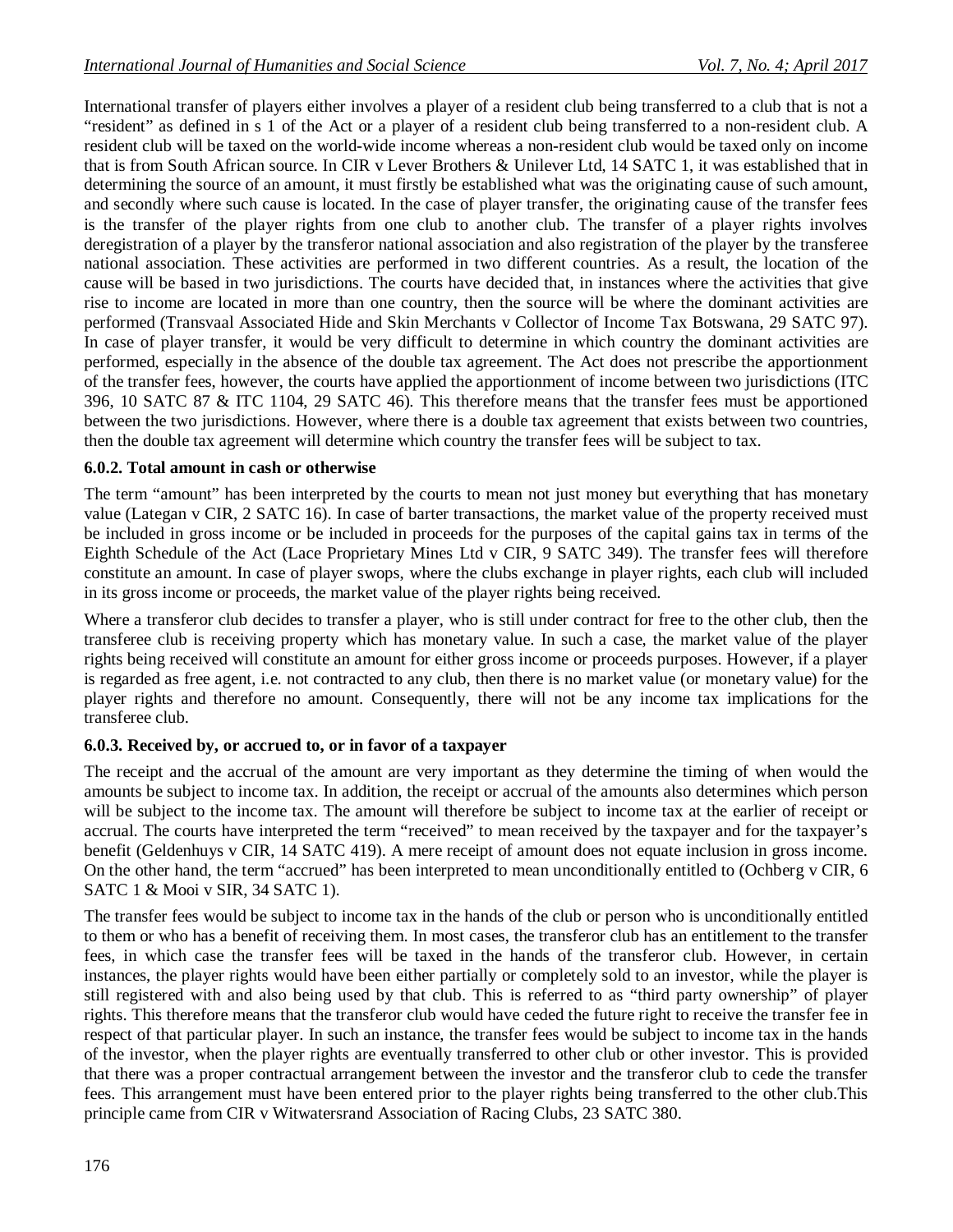The cession of player rights to the investor on its own will give rise to the income tax implications. For instance, the receipt of the investor's funds could either be included in the gross income of a club or be subject to capital gains tax. For capital gains tax purposes, the cession of the player rights would trigger a "disposal event". So when the player rights are eventually transferred to the other club, the investor would be subject to income tax.

#### **6.0.4. Not of a capital nature**

The definition of "gross income" per s 1 of the Act excludes amounts of capital in nature. Even though the Act does not define the term "capital", the courts have come with various tests that must be used to distinguish between revenue and capital. These tests are discussed next.

#### **6.0.4.1. Intention of a taxpayer**

The principle of the "intention of a taxpayer" derived from the Elandsheuwel Farming (Edms) Bpk v SBI, 39 SATC 163,where it was established that the intention of a taxpayer in respect of an asset is at certain instances, a decisive factor in concluding whether an amount is revenue or capital in nature. In this case, it was determined that the intention of a taxpayer must be considered from the time an asset is acquired until the time of sale. On the one hand, where the intention of a taxpayer is to enter into a profit-making scheme, then the proceeds from the sale of the asset would be considered to be revenue in nature and therefore included in gross income. On the other hand, where the intention of a taxpayer was to use the asset to produce income, then the proceeds would be regarded as capital in nature. The problem with the intention test is that it is subjective and one would have to consider other objective factors that support a taxpayer's ipse dixit (what a taxpayer says his intention is).

In the case of the transfer of professional soccer players between professional soccer clubs, the intention of the transferor club will have to be determined in order to conclude whether the transfer fees are revenue or capital in nature. The intention of the club will usually be determined by the actions of the club owners or the directors of the club (CIR v Richmond Estates (Pty) Ltd, 20 SATC 355). The activities of the club during the transfer period will have to be taken into consideration as these might provide objective factors as to what the directors of the club intended. Under normal circumstances, a player might have been acquired with the intention of being used in the official matches of the clubs so that the club can participate and win the tournaments or the leagues. However, the intention of the club might have changed during the contract term of the player and the club might be considered to have entered into a profit-making scheme. The change in intention was referred to as "crossing the Rubicon" in Natal Estates Ltd v SIR, 37 SATC 193.

#### **6.0.4.2. The length of the holding period**

The length of the holding period of an asset is another test used by the courts in determining whether the amounts are revenue or capital in nature. This test, however, should not be used in isolation, but should be applied with other tests in determining whether transfer fees are revenue of capital. The player contracts in soccer are usually for duration of three to five years, depending on whether a player is a minor (in which case the maximum is three) or is an adult (in which case the maximum is five years). Although this is an important test, it is not a decisive test. For instance, a player might have been with a club for four years and when the contract of that player is transferred to the other club, the transfer fees might be regarded as revenue nature because the intention of a club at the time of the transfer of the player was to enter into a profit-making scheme. The opposite is also true where a player might have played for the club for less than one year and gets transferred to the other club due to nonperformance, in which case, the transfer fees may still be regarded as being capital in nature.

#### **6.0.4.3. Tree versus fruit analogy**

The analogy of tree versus fruit derives from CIR v Visser, 8 SATC 271. According to this test the transfer fees from the transfer of a player would be revenue in nature if such right were income-producing. In such a case, the player rights would have been recognised as the "tree" and the income generated through owning such rights would be regarded as "fruit". A single player alone cannot generate income for the club as soccer is a team sport. However, a group of players make up a team, which then generates revenue for the club. The whole team is therefore a tree in terms of the tree versus fruit analogy. The player is then part of the tree. This therefore means that the player rights would be capital. However, the intention of a transferor club must still be taken into consideration at the time of transfer.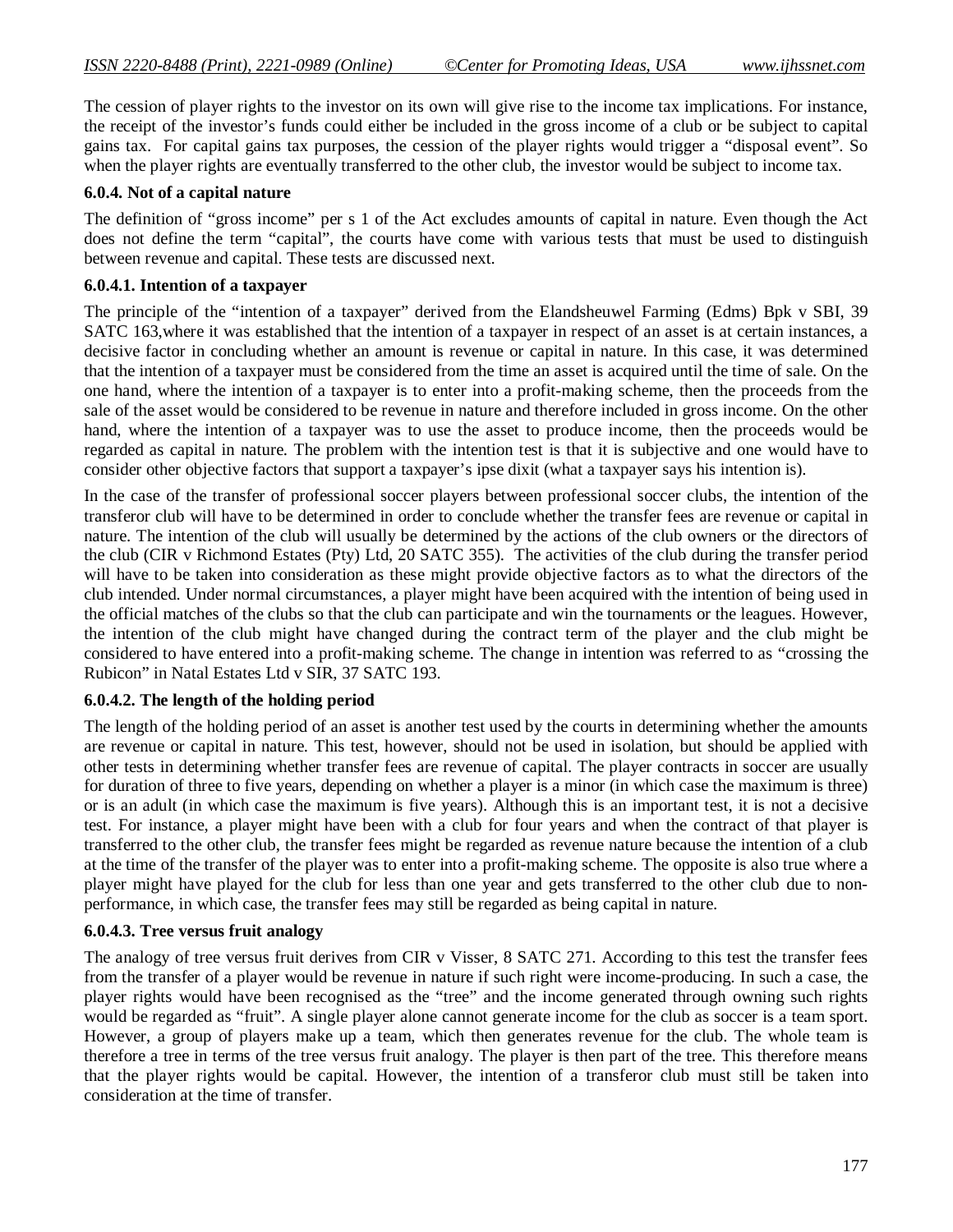# **6.0.4.4. Fixed versus floating**

Floating capital is described as what disappears in the production process, whereas fixed capital does not (CIR v George Forest Timber, 1 SATC 20). In the case of soccer clubs, player rights would generally not be "trading stock". However, if it is determined that the intention of the club has changed and the club has involved itself in a scheme of trading the player rights for profit, then the transfer fees would be regarded as being revenue in nature.

#### **For the purposes of capital gains tax**

The fact that an amount has been regarded as being capital in nature does not necessarily mean that it will automatically be subject to capital gains tax. There must still be a disposal of an asset where proceeds are greater than the base cost.

#### **6.1.1. Asset**

An "asset" is widely defined in paragraph 1 of the Eighth Schedule of the Act as: "includ[ing] –

- (a) property of whatever nature, whether movable or immovable, corporeal or incorporeal, excluding any currency, but including any coin made mainly from gold or platinum; and
- (b) (b) a right or interest of whatever nature to or in such property."

As discussed before, the transferor club is giving up its right to exclusively use the player in its official matches. The right is therefore incorporeal property as it cannot be touched. Two types of rights are recognised, namely, real rights (jus in rem) and personal rights (jus in personam) (SARS, 2011: 38). The difference between real and personal rights is that, whereas real rights are enforceable against the whole world: personal rights are only enforceable against a specific person or group of persons (id.). The right being transferred is therefore a jus in personamasit can only be enforced against a group of persons, i.e. other clubs. The player rights are incorporeal property and do meet the definition of an "asset".

#### **6.1.2. Disposal**

The change in the ownership gives rise to a disposal in terms of paragraph 12 of the Eighth Schedule of the Act. This therefore means that when the right is being transferred to another club, this will create a disposal event which gives rise to capital gains tax. The timing of disposal is pivotal as it determines the year of assessment in which the capital gains will be subject to income tax. The disposal of an asset will take place at the time when the ownership of an asset changes. If there are any suspensive conditions that must be met before the changes in the ownership of an asset, the disposal will only take place once all the suspensive conditions have been met. The disposal will occur once all the requirements for the player registration with the new club have been completed.

## **6.1.3. Proceeds**

In terms of paragraph 35 of the Eighth Schedule of the Act, "proceeds from the disposal of an asset by a person are equal to the amount received by or accrued to,... or in favour of, that person in respect of disposal". This therefore means that the transfer fees, if determined to be capital in nature, would be subject to capital gains tax at the earlier of receipt or accrual. The use of the phrase "in respect of" shows that the disposal and the accrual or receipt must be directly linked (CIR v Crown Mines Ltd, 32 SATC 190). This therefore means that if the receipt of the amount does not coincide with the disposal, the amount will still be included as proceeds irrespective of the fact that the disposal has not taken place.

#### **6.1.4. Base costs**

Base costs of the player rights would include the acquisition costs of a player (transfer fees), including costs of defending ownership of the player rights as well as the holding costs, such as the costs of developing a player, provided these costs have not been allowed as a deduction in any other section of the Act, and any other costs listed in paragraph 20 of the Eighth Schedule. There will be no acquisition costs in case of players who are developed by the club from internal academies. However, the development costs can be included in the base cost of individual player provided that these have not been allowed as a deduction in the other section of the Act and can be allocated to the individual player.

# *Income Tax Implications for the Transferee Clubs*

## **General deduction formula**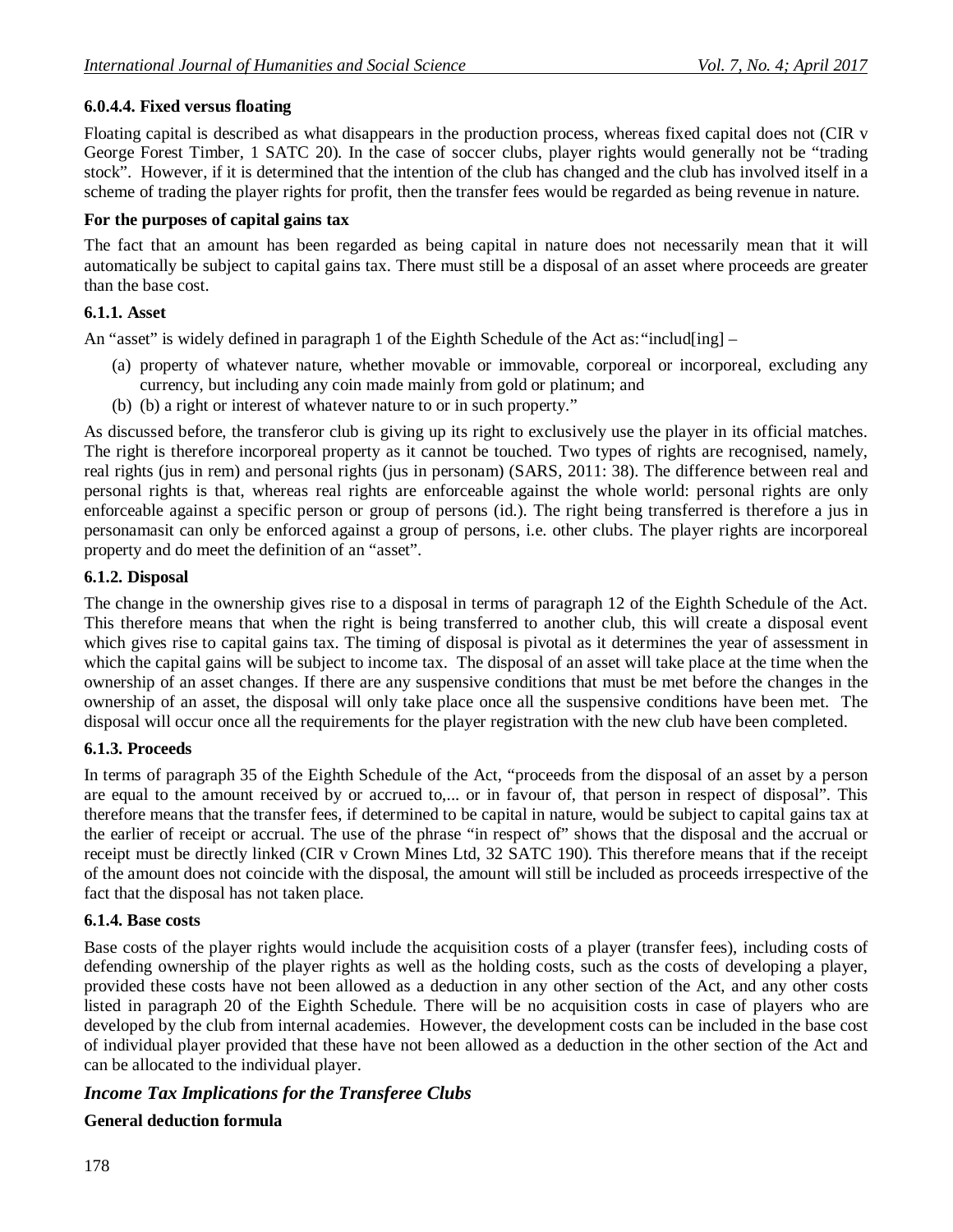For the transferee club that pays a transfer fee, the transfer fees would be regarded deductible under s 11(a) of the Act if the requirements of this section are met. The first requirement, which is the preamble to s 11 of the Act requires a taxpayer to be carrying on a trade before any deduction can be claimed under s 11 of the Act. Section  $11(a)$  of the Act should be read together with s  $23(g)$  of the Act which prohibits the deduction of amounts which are not incurred for the purposes of trade. In Burgess v CIR, 55 SATC 185, it was held that the term "trade" should be interpreted widely to include every profitable activity. The Act also widely defines the term "trade". In therefore goes without saying that the professional clubs would be regarded as carrying on a trade and can therefore claim deductions under s 11.

In terms of s 11(a) of the Act, "expenditure and losses actually incurred in the production of income" can be deducted from income provided such expenditure and losses are not of a capital nature.

## **7.0.1. Expenditure and losses**

The transfer fees paid or payable by the transferee club would meet the meaning of "expenditure", which was interpreted in Joffe& Co (Pty) Ltd v CIR, 13 SATC 354, to mean voluntary payments. Also in the more recent case, CSARS v Labat Africa Ltd, 74 SATC 1, it was held that the term "expenditure" should be given its ordinary meaning.

## **7.0.2. Actually incurred during the year of assessment**

Transfer fees, if revenue nature, would be deductible only if "actually incurred" during the year of assessment. Actually incurred does not necessarily mean "paid", but it also includes an "undertaking of an obligation to make payment" (Ackermans Ltd v CSARS, 73 SATC 1). It therefore follows that the transfer fees would be "actually incurred" if the obligation to pay has arisen. The obligation to pay will arise once the transfer process has been completed and the player has been registered under the new club.

The transfer fees would be deductible if actually incurred during the year of assessment in which they are incurred. This principle was also confirmed in Concentra (Pty) Ltd v CIR, 12 SATC 95. This therefore means that if a club fails to deduct the transfer fees in the year in which it is incurred, the deduction will be lost forever.

#### **7.0.3. In the production of income**

In Port Elizabeth Electric Tramway Co Ltd v CIR, 8 SATC 13, it was also established that for the expenditure to be deductible under s 11(a) of the Act, there must be a close connection between what gave rise to the expenditure or losses and the income-producing activities of a taxpayer.

The main activity of soccer clubs is to play soccer. For clubs to perform this activity they need players. Only once the club is able to participate in professional football that it will be able to generate revenue. Spending on acquisition of player rights by the club therefore becomes an integral part of the business of the club. Therefore, the transfer fees in respect of acquisition of player rights are in the production of the club's income, and are directly linked to the club's operations.

#### **7.0.4. Not of a capital nature**

For transfer fees to be deductible under s 11(a) of the Act, they must be of revenue in nature. The Act makes no distinction between revenue and capital. However, various tests have been used to determine if expenditure and losses are revenue or capital in nature for the purposes of s 11(a). These tests are discussed below in respect of the transfer fees.

## **7.0.4.1. Enduring benefit**

The enduring benefit principle was developed in British Insulated and Helsby Cables v Atherton1926 A.C 205. According to this principle, transfer fees would be capital in nature if a transferee club will obtain an advantage for enduring benefit by incurring such expenditure. In soccer, players are usually contracted for a period of three to five years, however, some contracts are for lesser period. A club needs players in order to participate in tournaments and the league. Without players, a club would not be able to generate revenue in the form of ticket sales, broadcasting rights, tournament prize monies, etc.

In ITC 1063, 27 SATC 57(N), a company formed in South Africa was appointed by another company, which manufactured gramophone records, as a sole distributor of gramophone records in South Africa. The distributor had undertaken to pay R27 000,00 to the manufacturing company in respect of being granted the right of being the sole distributor of the manufacturer's products.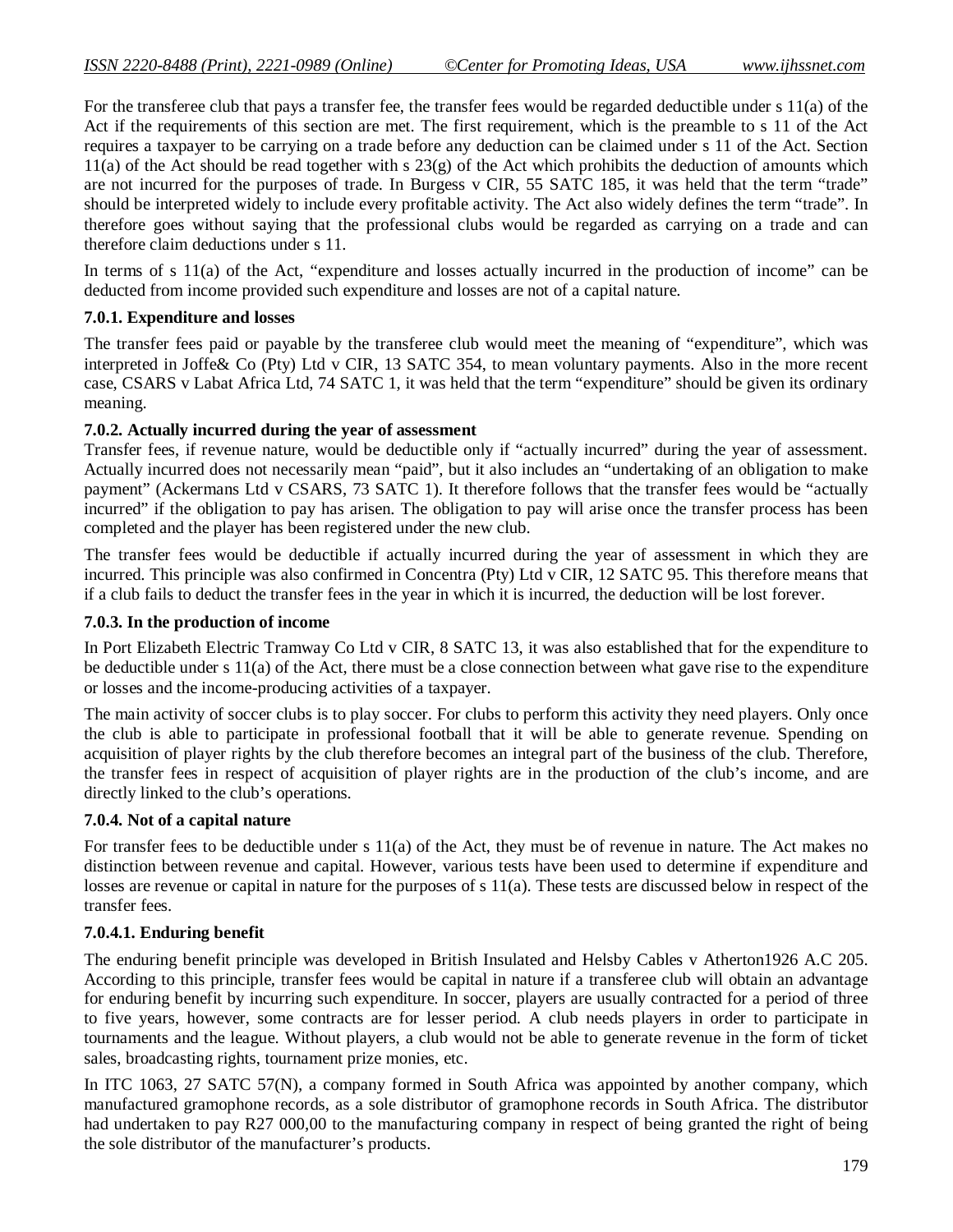The right was acquired for the duration of three years with the option of renewal for further two years at an option of the distributing company. The Commissioner for Inland Revenue disallowed the deduction on the grounds that the amount was of capital nature. The court held that the amount was indeed capital in nature and therefore not deductible.

The facts of this case are very similar to soccer in that:

 $\Box$  The appellant had to pay for the acquisition of the sole right to distribute the manufacturer's products, whereas in soccer the transferee club pays a transfer fee in order to get the sole right to use the player in its official matches;

 $\Box$  The contract for the right to distribute was for three years with an option of renewal for further two years, and also in soccer, the contract for minors is limited to three years and five years in case of adult players; and

 $\Box$  The distributor would not have been able to generate profits without the franchise. In the case of soccer, the club also needs players in order to play, and therefore generate income

Based on this case, it can be concluded that the spending on transfer fees therefore bringsan advantage for the enduring benefits to the transferee club. In this way, transfer fees are likely to be capital in nature and therefore not deductible for tax purposes.

## **7.0.4.2. Once and for all**

According to this test, transfer fees are likely be capital in nature if the expenditure is not repetitive. This principle derived from Vallambrosa Rubber Co v Farmer, SC 519. Transfer fees are likely to be recurring expenditure. It is common of clubs to acquire players during any transfer window period. However, this test cannot be decisive in isolation. It will have to be applied with other tests in order to reach a conclusive decision.

#### **7.0.4.3. Closeness of connection between income-producing activities**

When expenditure is closely related to the income-producing asset of a taxpayer, then the expenditure would be regarded as being capital in nature. On the other hand, when expenditure is related to the income-earning activities of the taxpayer, then the expenditure would be regarded as being revenue in nature. This test also links with the "filling a hole" test, which ask a question of whether expenditure is filling a hole in the profits of a taxpayer, in which case such expenditure would be revenue in nature. However, if the expenditure is incurred in order to fill a hole in the assets of a taxpayer, then the expenditure would be capital in nature.

Soccer players of a club are the assets and infrastructure of the club, therefore the rights to exclusively use the players are indeed the income-earning structure. It therefore follows that the transfer fee is closely connected to income-earning assets of a club, which is similar to filling a hole in the assets of the club. Consequently, the transfer fees would be capital in nature.

## *Conclusion*

For the transferor club, the intention of a club seems to be the deciding factor in determining whether transfer fees are revenue or capital in nature. This therefore means that where a club has entered into a scheme of acquiring player rights and disposing such rights at a profit, such club would have to include the transfer fees in gross income. However, since intention is very subjective, the other objective factors, such as the length of the holding period would have to be taken into consideration. If it is determined that the transfer fees are revenue in nature for the transferor club, than the transfer fees would be included in gross income. If, on the other hand, the transfer fees are determined to be capital in nature, the transfer fees would be subject to capital gains tax, provided there is a disposal of an asset at proceeds greater than the base cost.

For the transferor club, transfer fees are most likely to be capital in nature for the transferee club based on the facts that (1) the expenditure is incurred in order to bring an advantage for an enduring benefit; and (2) the expenditure is closely connected to the income-earning asset rather than the income-earning activities of the transferee club. The transfer fees would therefore not be deductible under s 11(a) of the Act. The transferee clubs would therefore only claim the transfer fees as part of the "base cost" in determining the capital gains tax when the player rights are eventually transferred to other clubs.